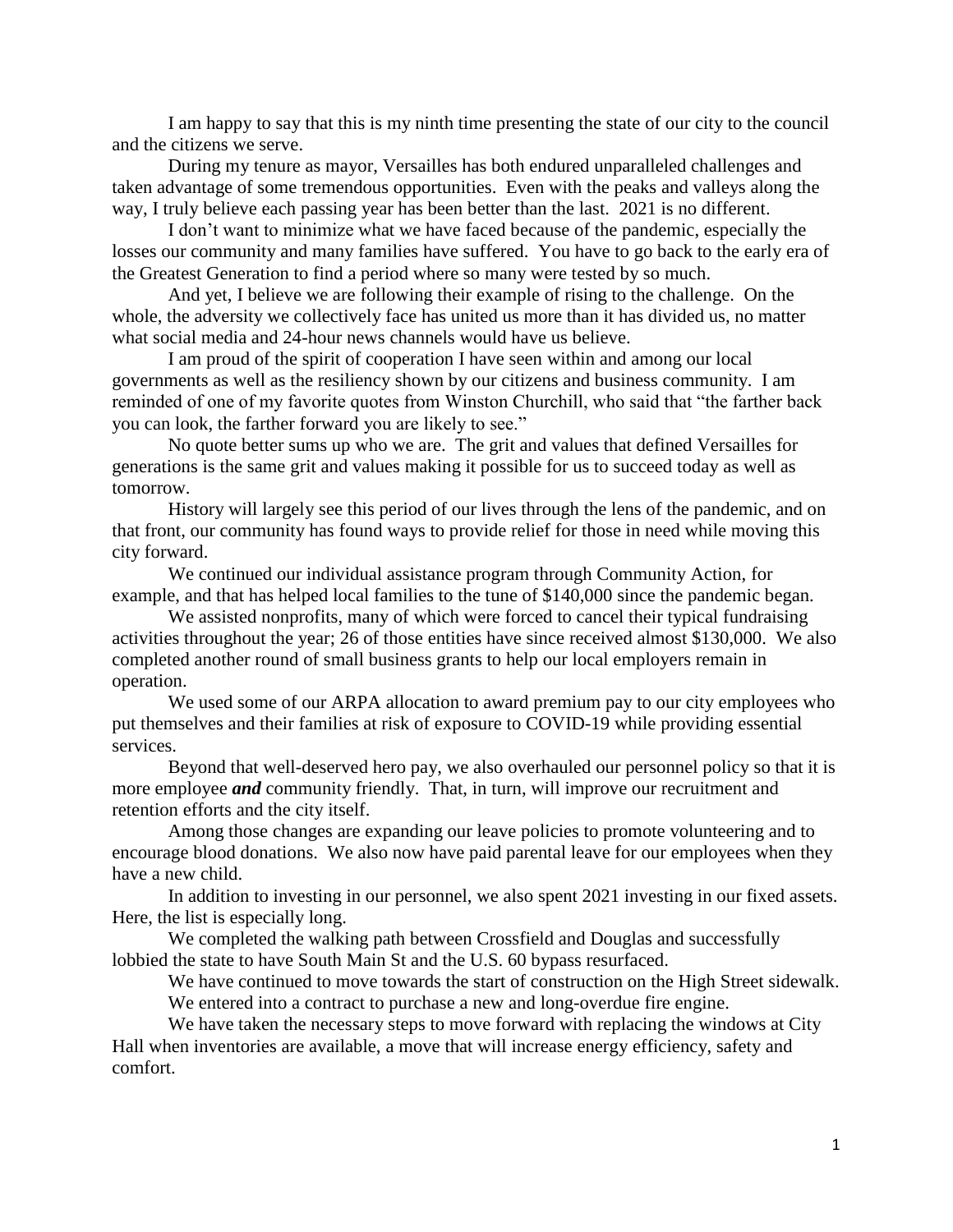We adopted a neighborhood grant program to invest in smaller projects to improve the spaces where people live and spend most of their time.

We sold the old police station and anxiously await the private investment that is soon to replace it.

We renewed our certification as a Work Ready Community and officially started down the path of earning designation as an Age Friendly Community.

We partnered with the county through the Parks & Recreation Department to see the opening of the Huntertown Community Interpretive Park.

We promoted awareness for breast cancer through a partnership with Pink Sisters that displayed banners of breast cancer survivors and those who lost their battles with the horrible disease.

We also reduced our property tax rate while still maintaining a healthy fund balance at the end of the fiscal year.

Finally, and in true spirit of the season, we solicited private donations and saw the firstever county-government investment that helped us have the best Christmas decorations and programming this community has ever seen.

That brings me back to the strong relationships Versailles has with our community partners. Those include Judge Kay and the Fiscal Court; Mayor Vandegrift and Midway City Council; Public Health Director Cassie Prather and Woodford County Health Department; and Superintendent Danny Adkins and the Woodford County Board of Education.

Without them working alongside us, we would not have had the type of success in 2021 that I just described. These partnerships will be even more vital as we move forward on an ambitious agenda for 2022.

One long-anticipated action we should see in the coming months is the federal EPA designating Versailles as an MS4 community. This will require the city to develop a comprehensive storm-water management program.

This isn't something we will rush into. Our first step will be working with our GIS director Kenneth Johns to finalize a complete inventory of our stormwater infrastructure around the community. We will then do what is required by the federal government to reduce pollutants into our streams and groundwater sources.

Another infrastructure focus for 2022 is the continued rehabilitation and growth of our sidewalks. Kenneth has already mapped the city to determine where we are lacking sidewalk connectivity.

After that analysis and prioritizing where the need is greatest, we will begin filling in our sidewalk gaps. I am pleased that there is consensus on our council to do this, and to create a cost-sharing program.

Although supply-chain issues have been a problem, we will finally see our new smart meters being installed sometime this spring. These meters are geared toward providing better and more accurate service to our utility customers and allowing leaks and other unknown usage to be detected well before bills go out and a large balance has accumulated.

If 2020 is the year when the pandemic staggered us economically and 2021 is the year when we learned to adjust, 2022 must be the year when we complete our post-pandemic economic foundation for Versailles. The investments I just described and many others will make that possible.

With that in mind, we have a few sites either online or nearly complete that will attract businesses with good-paying jobs.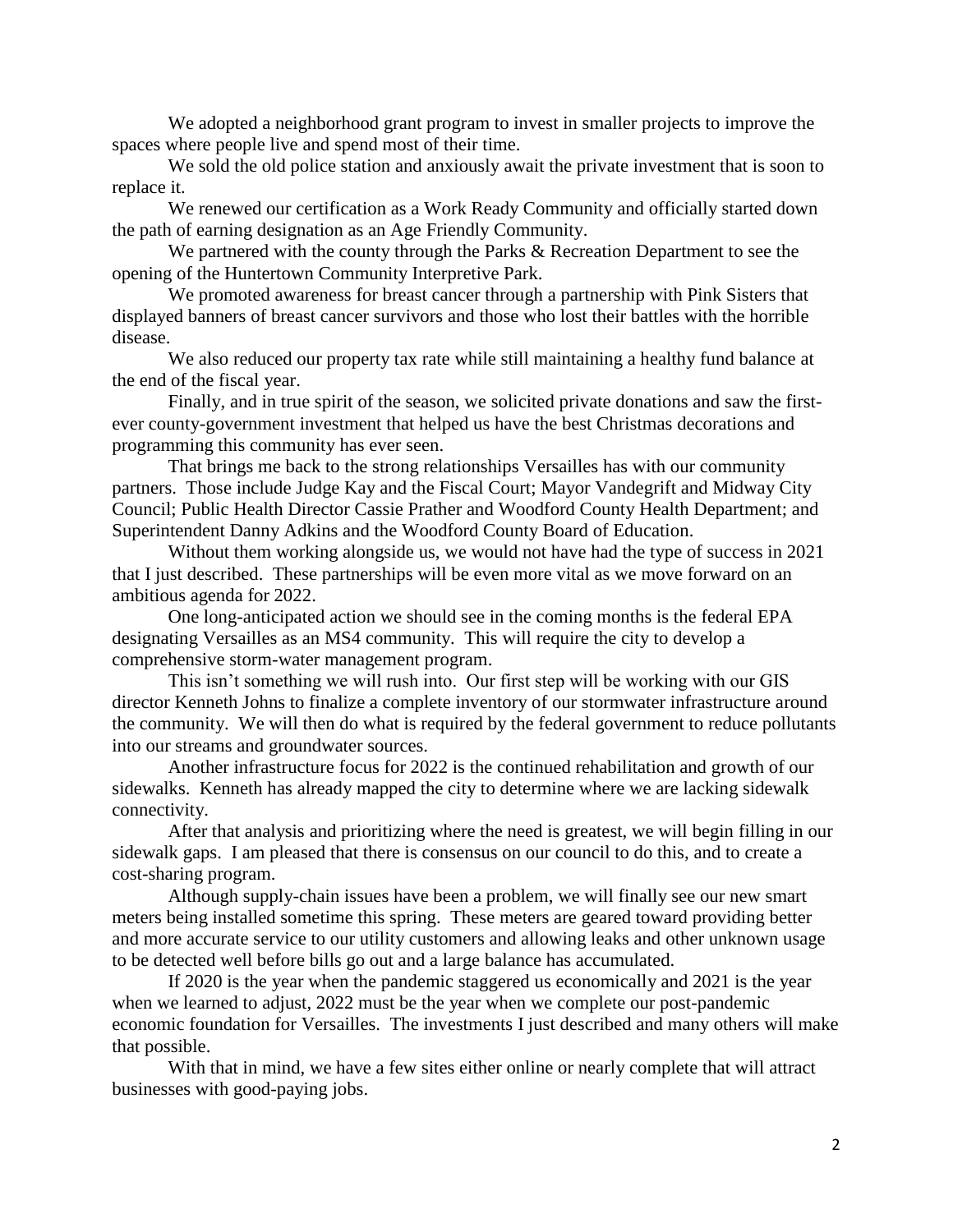In order to distinguish ourselves from other communities, we will finally tackle the ordinances that will create a new round of economic development incentives to lure new or expanding businesses that pay well and invest in our city.

We will also look again at shifting our business tax structure from one based on net profits to one based on gross receipts. I believe this is the most equitable and transparent way.

We also will enact an ordinance showing our commitment to local businesses and allowing for a local bidder preference in procurement.

In addition, we will partner with county government to create a one-stop portal that will let businesses register and pay taxes on a single website.

Lastly, we will look at building standards in business zones and the potential for a new zoning classification requiring certain economic, aesthetic and environmental criteria be met.

Another forward-looking measure we will take in 2022 is partnering with Woodford County to retain the services of a grant writer. There is no doubt we are leaving money on the table because of the lack of this specialized skill and the inordinate amount of time it takes to apply for many grants.

We also will partner with many entities to complete the downtown revitalization that is so critical to our future identity. One I want to highlight is the space between Rose Hill and Court Street, an area that includes Big Spring Park. This site has seen many plans over the years, but we should complete final details of a project soon that will have a lasting impact.

This new location will incorporate one of our signature industries into downtown, capitalize on the unique water feature that exists there, expand our usable public space, improve the aesthetics of the area, and promote our history, all while preserving or expanding the number of public parking spaces.

These past two years have hopefully taught us a lot of lessons, but the one that I pray sticks with us is the acknowledgement that we can't go it alone.

When the lockdowns happened in early 2020, we realized just how much we valued not only the companionship of our close family and friends, but also the sense of community we get from gathering with strangers.

When our local small businesses suffered and teetered on the edge of collapse, we realized just how much they meant to us collectively, and we all did our part to pull them through.

When health professionals told us that vaccinating ourselves against this disease was the best way to help our vulnerable citizens, we rolled up our sleeves and led the commonwealth.

When our fellow Kentuckians were victims of an historic tornado, we gave of our money, resources, energy and prayers.

Our need to interact with and serve our fellow man is strong. That realization should overshadow all of the things that have divided us lately.

As I alluded to early in my remarks, there are strong forces that feed on that division. We see it on the news and, more locally, in social media forums that thrive in a never-ending race to be the most outraged and the most insulting.

As many of you know, I make it a habit to quote Herald Leader columnist Paul Prather in each of my annual remarks. This year will be no different!

In a column almost a year ago, Prather highlighted a theme we should all keep in mind: *"Whatever you believe,"* he wrote, *"you could be wrong."*